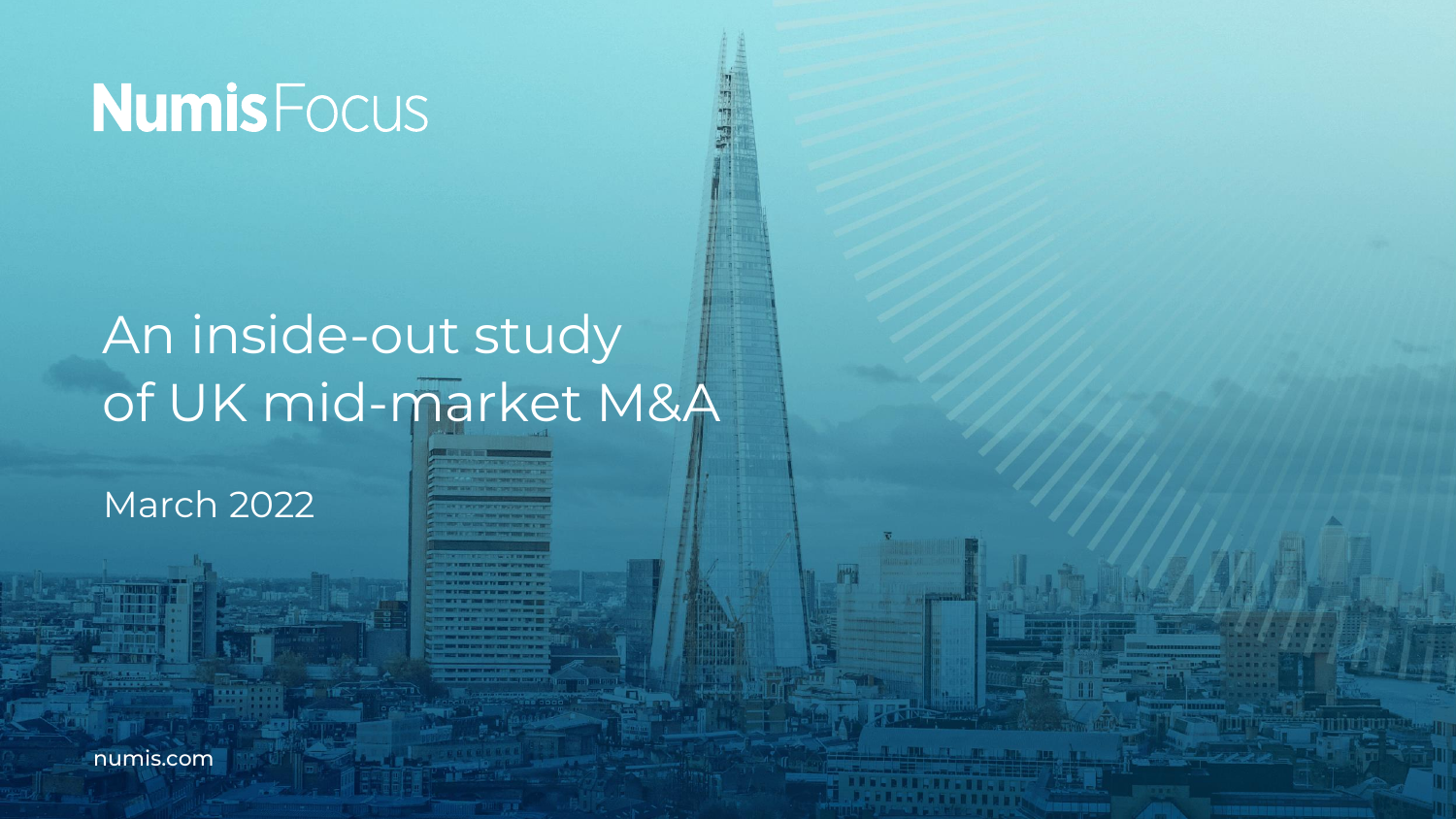#### Methodology

The Numis M&A study surveyed institutional investors and FTSE 250 board directors to gauge current sentiment across the market.

84 directors at FTSE250 companies were surveyed between January 25-28, 2022. Of these, 11% were chairs, 14% were non-executive directors, 42% were chief executives and 24% were chief financial officers. The remainder held other executive board positions.

200 institutional investors and fund managers were surveyed between January 25-28, 2022. 50% described themselves as institutional investors and a further 15% described themselves and institutional fund managers. 23% described themselves as hedge fund investors or managers, 10% as pension fund managers and 2.5% as insurance fund managers. All invest in UK equities.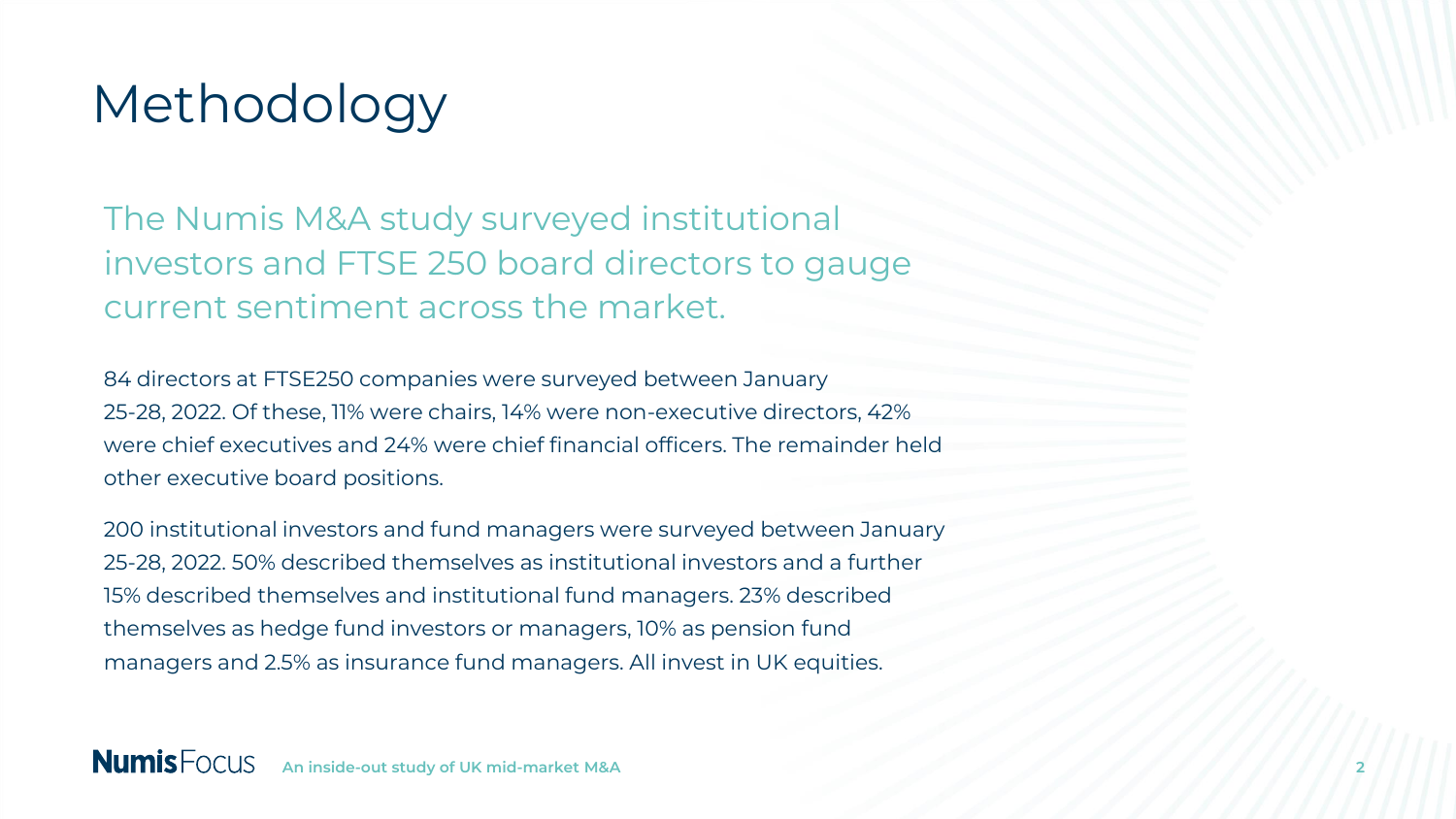Institutions expect UK stock market to perform strongly in 2022

What is your view on the relative performance of UK stocks in 2022?

Our survey of 200 institutional investors found an overwhelming majority (78%) thought UK stocks would outperform or outperform strongly in 2022

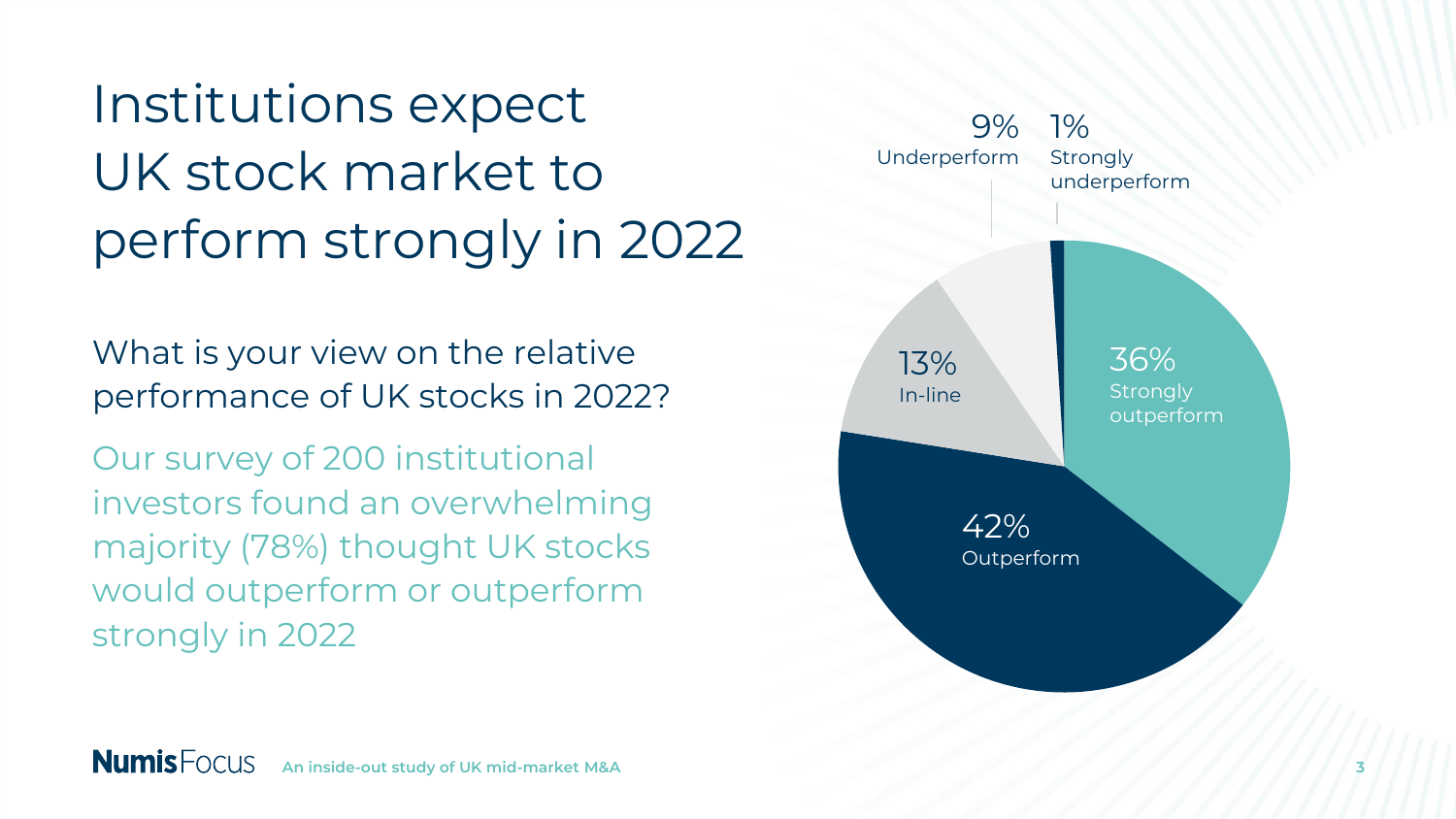Corporates similarly believe UK 2022 equities to outperform 2021

What is your expectation of the relative performance of UK stocks in 2022 vs. 2021?

Mirrored by the corporates

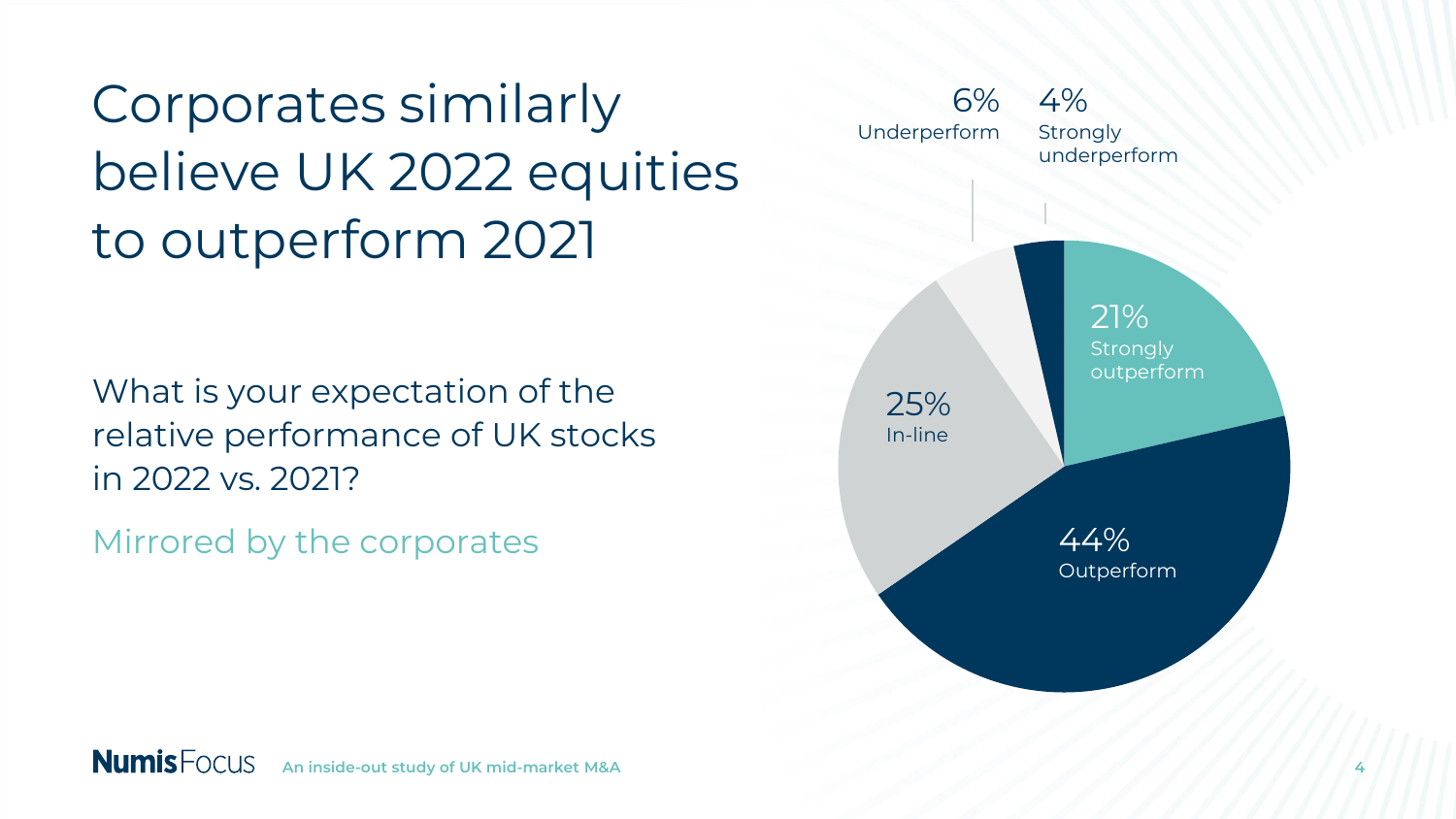## Highly positive 2022 M&A outlook from corporates

#### What is your view on the general outlook for M&A in 2022?

- 80% of corporates expect a strong pipeline of M&A opportunities in 2022
- M&A is viewed as a strategic imperative in the UK plc boardroom
- International bidders likely to play an important part
- Private equity firepower remains high

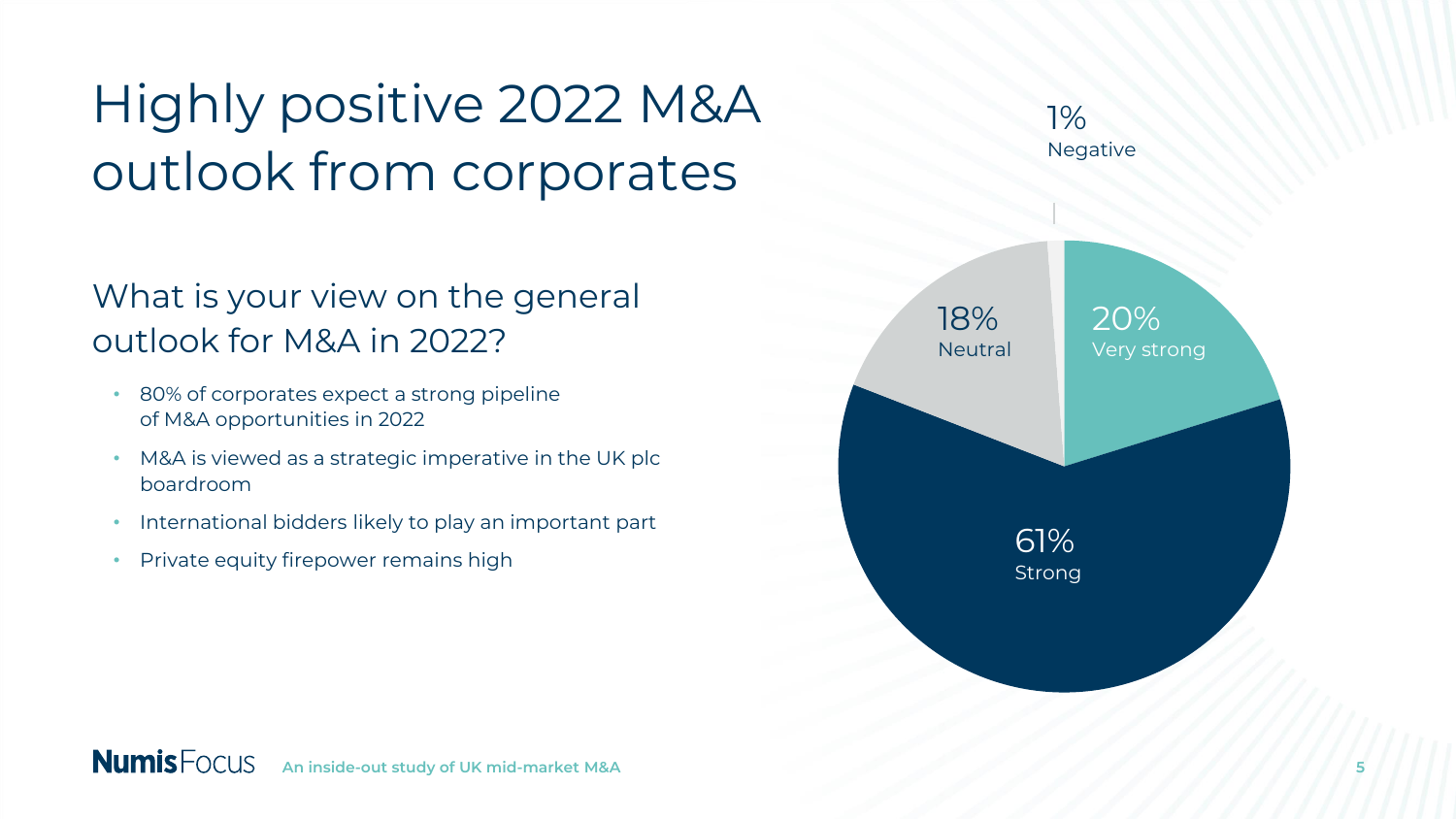### Corporates expect to be active in 2022 M&A market

#### How likely is your company to undertake any form of M&A in 2022?

- 86% of FTSE 250 company directors expect to undertake some form of M&A in 2022
- Bifurcated performance post-covid and valuation differentials across sectors
- Requirement for cost savings in the higher inflation environment
- Adding capabilities in rapidly changing environment (e.g. digitalization / tech)



1%

Unlikely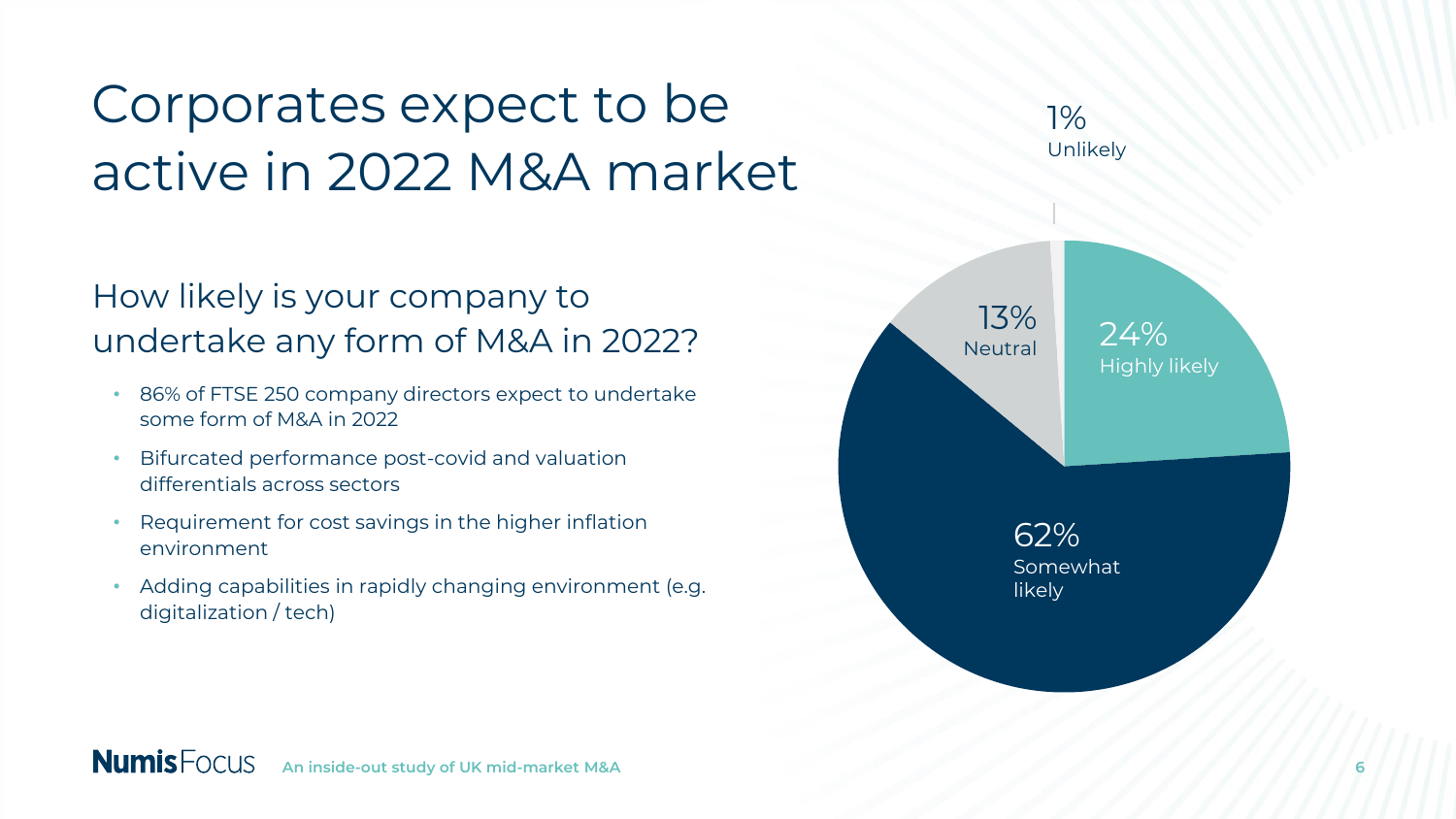### COVID has had big impact on M&A strategies

#### How has your M&A strategy and outlook been affected by COVID-19

- Digitalisation and tech alignment has become central in M&A strategy
- Disruption provided and provides opportunities to gain market share
- Uncertainty of COVID has made valuation negotiations during M&A tougher

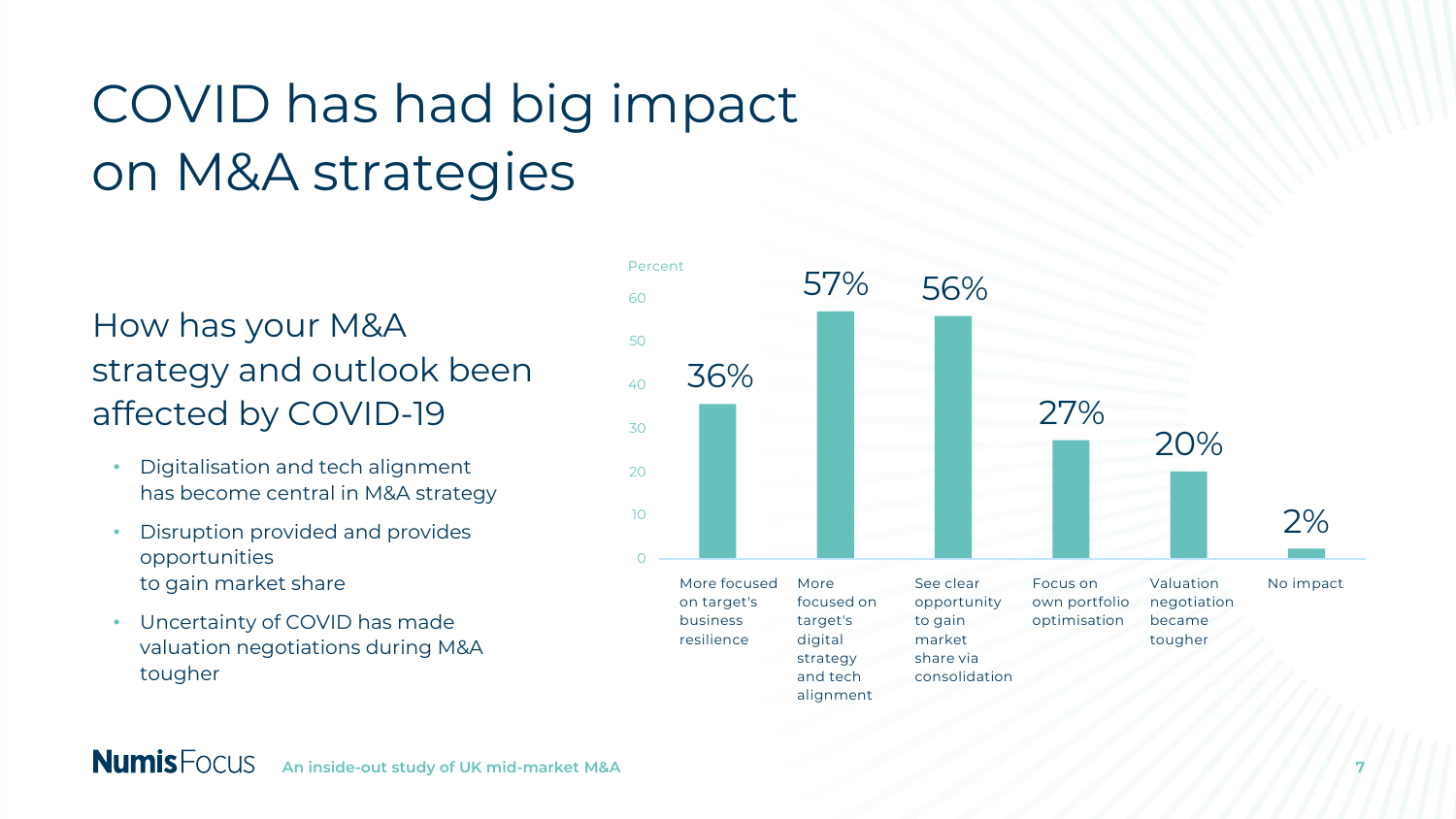### Institutions also expect strong year for M&A

#### What is your view on the outlook for M&A in 2022?

- Three quarters (73%) of institutional investors agree with corporates on a strong pipeline of M&A opportunities in 2022
- 2021 was a very strong year and M&A played an important part in fund performance
- Overwhelming majority of 2021 deals were supported by institutions

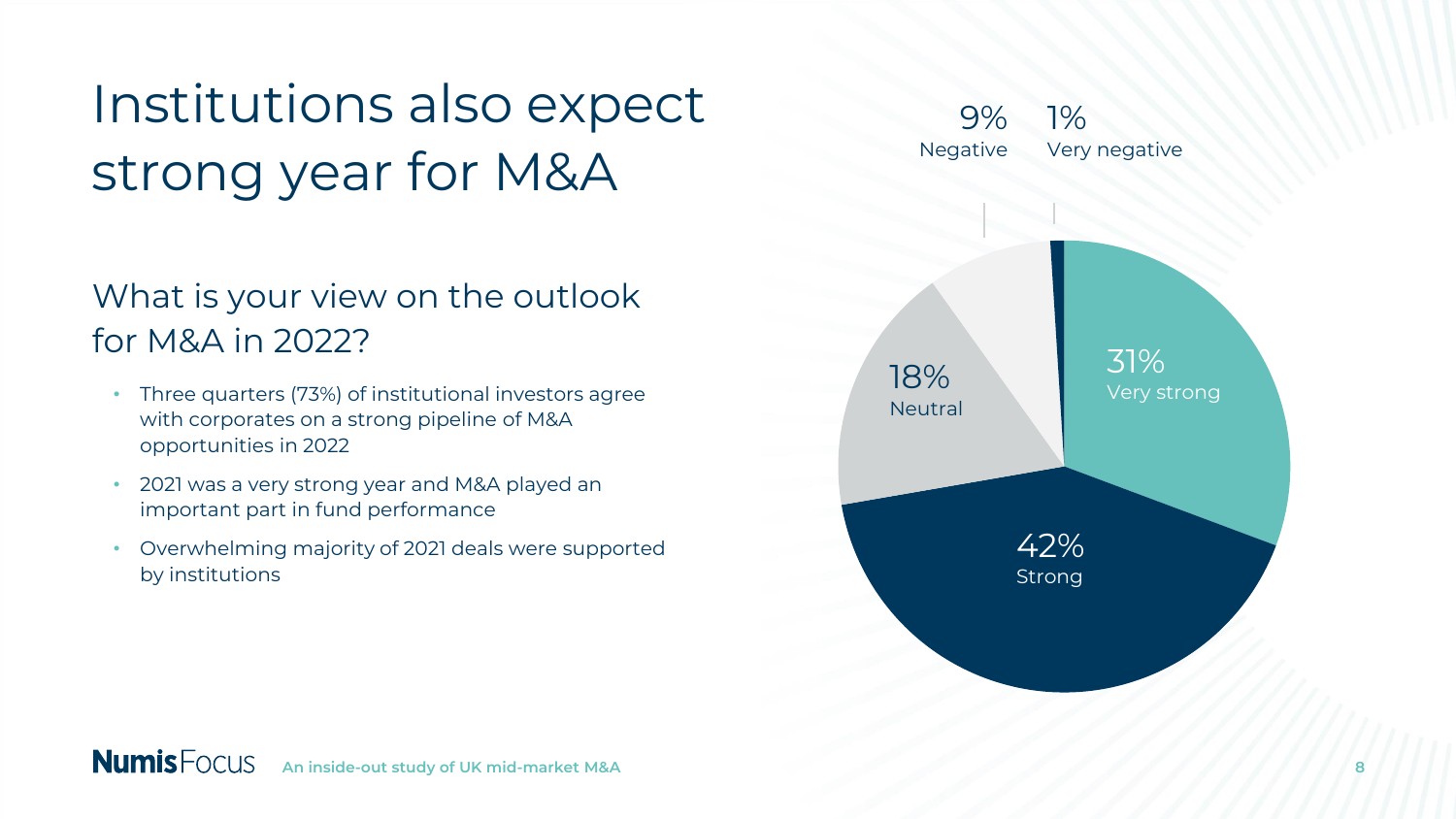#### Organic growth and private M&A top of mind for investors

Rank your preference for allocating new capital?

After a strong year of IPOs in 2021, investors see backing well-regarded management teams to acquire private businesses as preferable to either IPOs or plc-to-plc deals

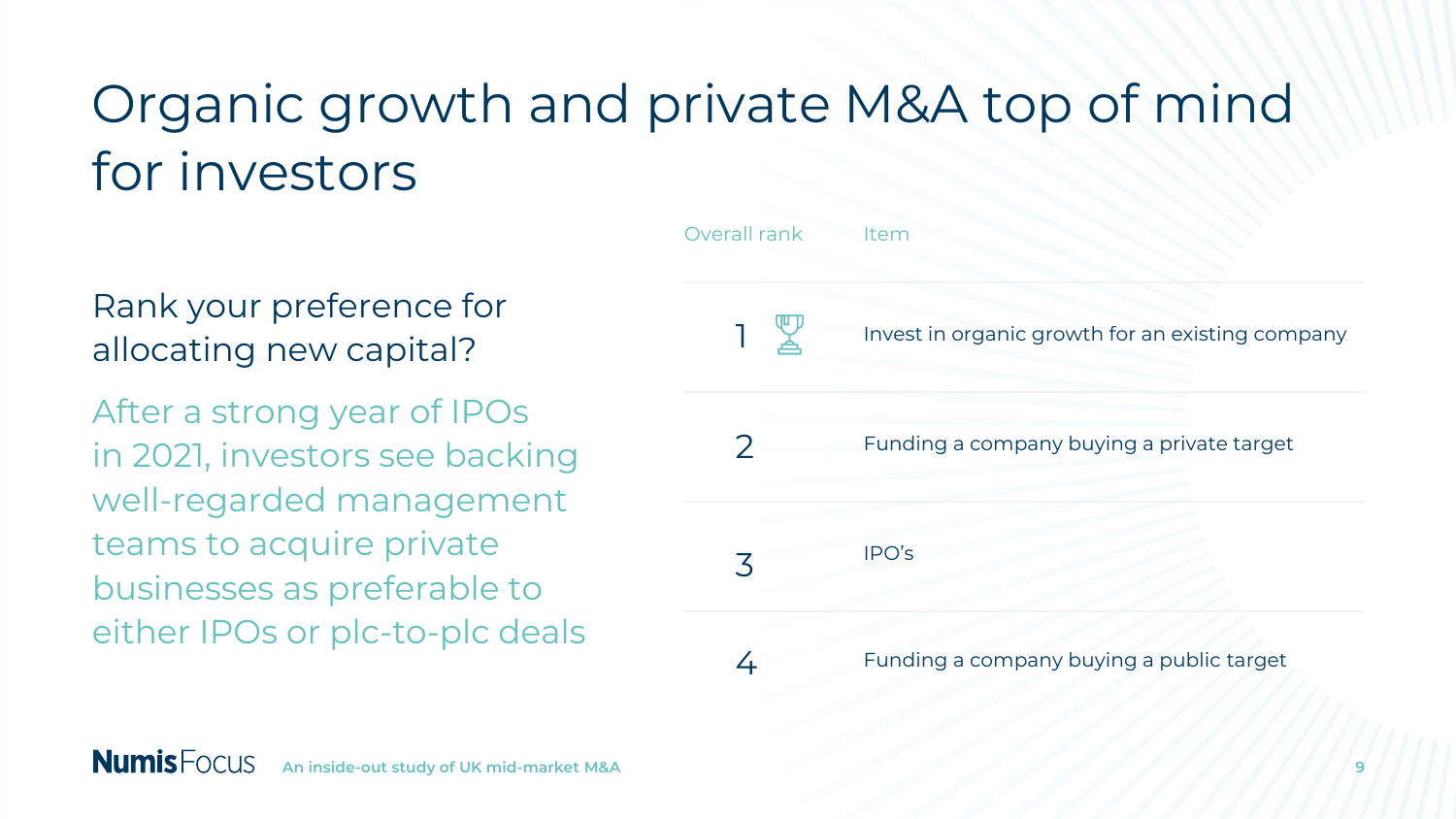### Corporates believe UK plcs are vulnerable to takeovers

#### What is your view on UK plc's vulnerability to takeovers?

- 78% of UK corporates are of the view that UK plc is either somewhat or highly vulnerable to takeovers
- Across its client base, Numis is regularly preparing boards for bid defense as part of its integrated broker and advisor role



4%

Not particularly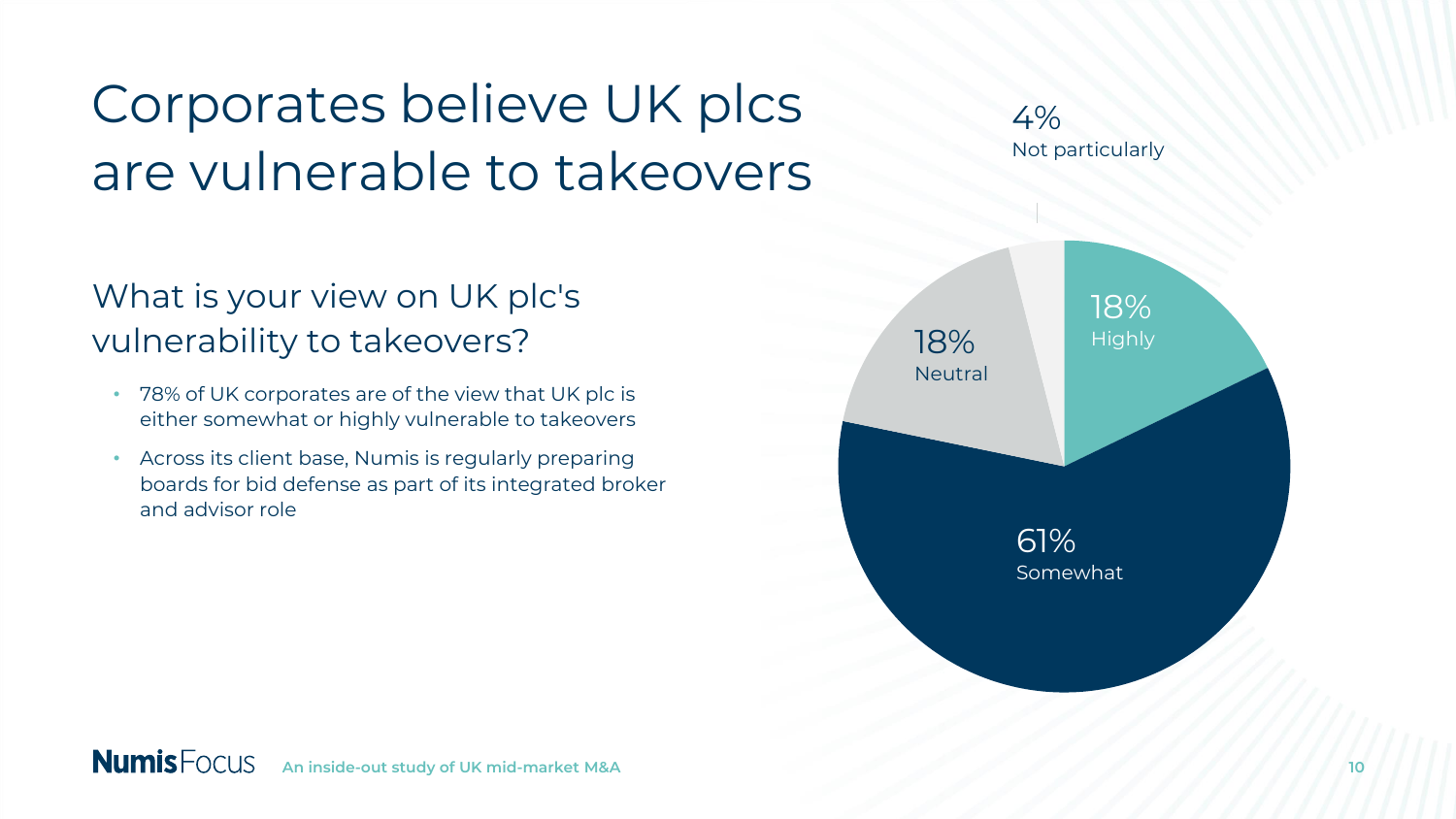### Most of 2021 public deals reflected at least fair value

In your general opinion, was the public M&A that happened in 2021 reflecting fair value of UK plc?

Despite some negative rhetoric around 'the sale of UK plc', most deals were shareholder approved and 2/3s of institutions felt it was at least at fair value

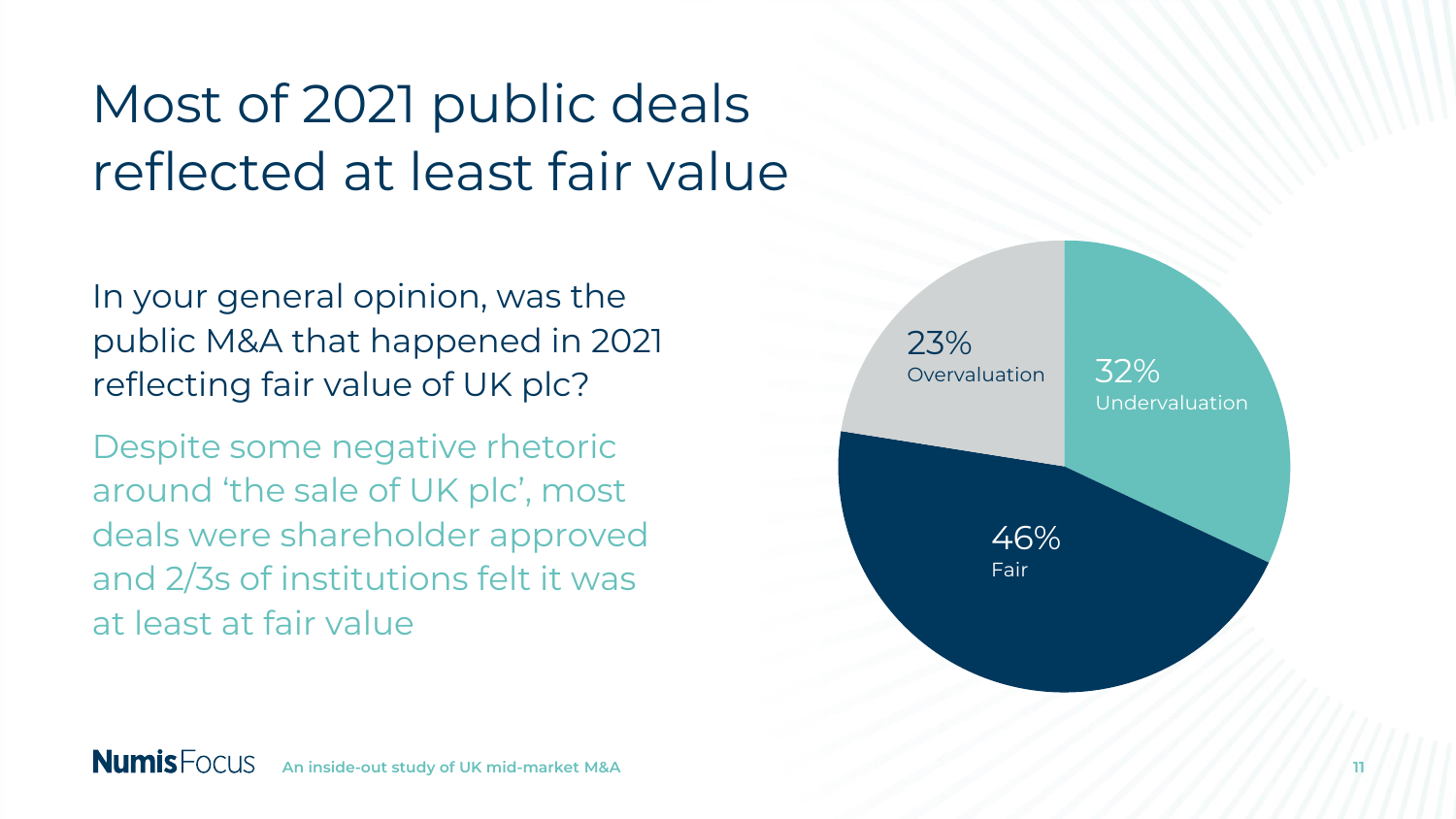### 2022 institutions' valuation expectations are on the rise

How do you expect M&A valuations in 2022 to compare with 2021?

Most institutional investors expect higher valuations this year

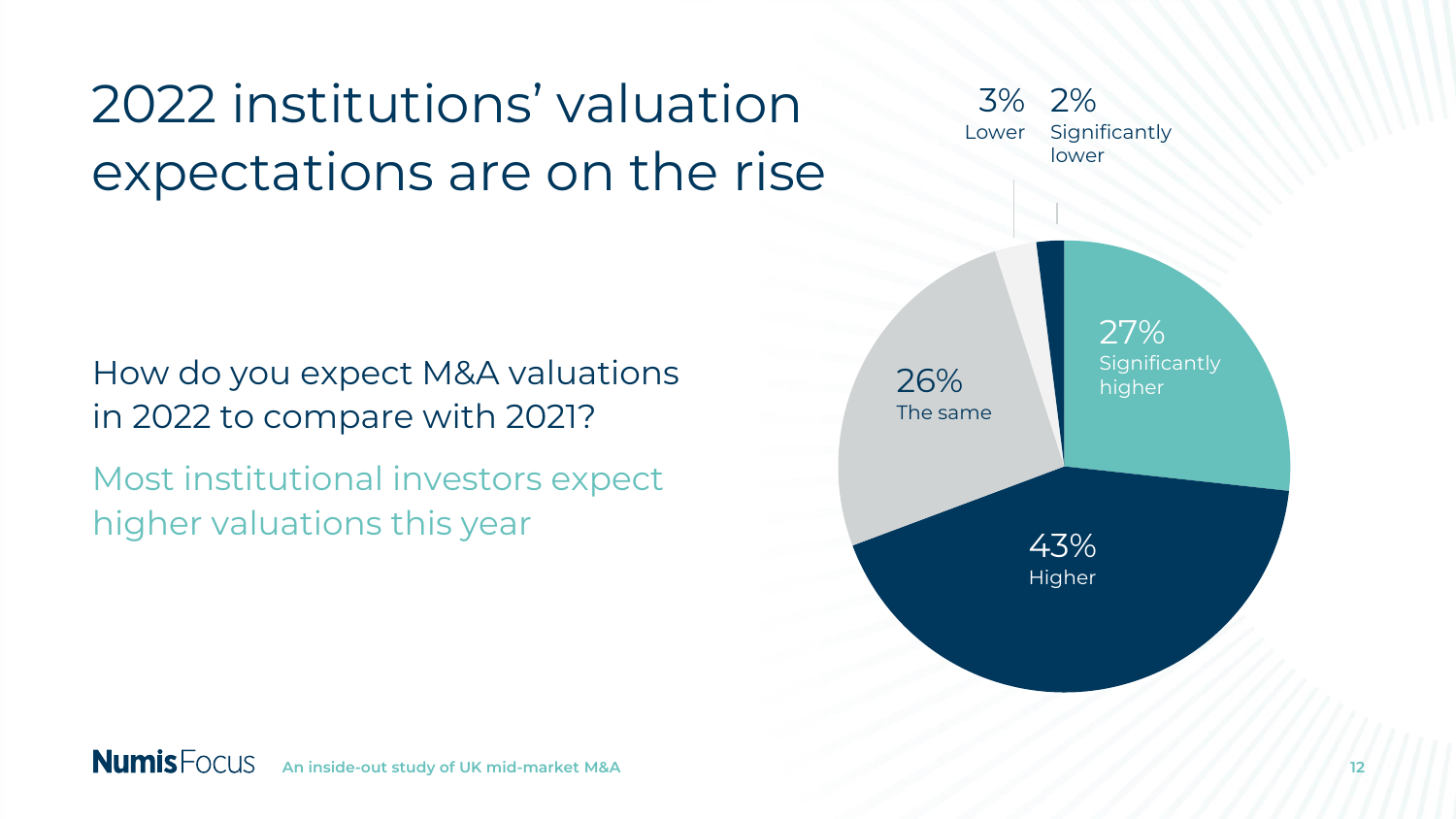Broad expectation of M&A activity across sectors

What sectors do you view as being the most active for M&A in 2022?

- Financials expected to be the most active sector in a rising interest rate environment
- With Consumer, Real estate, Healthcare also expected to be particularly active

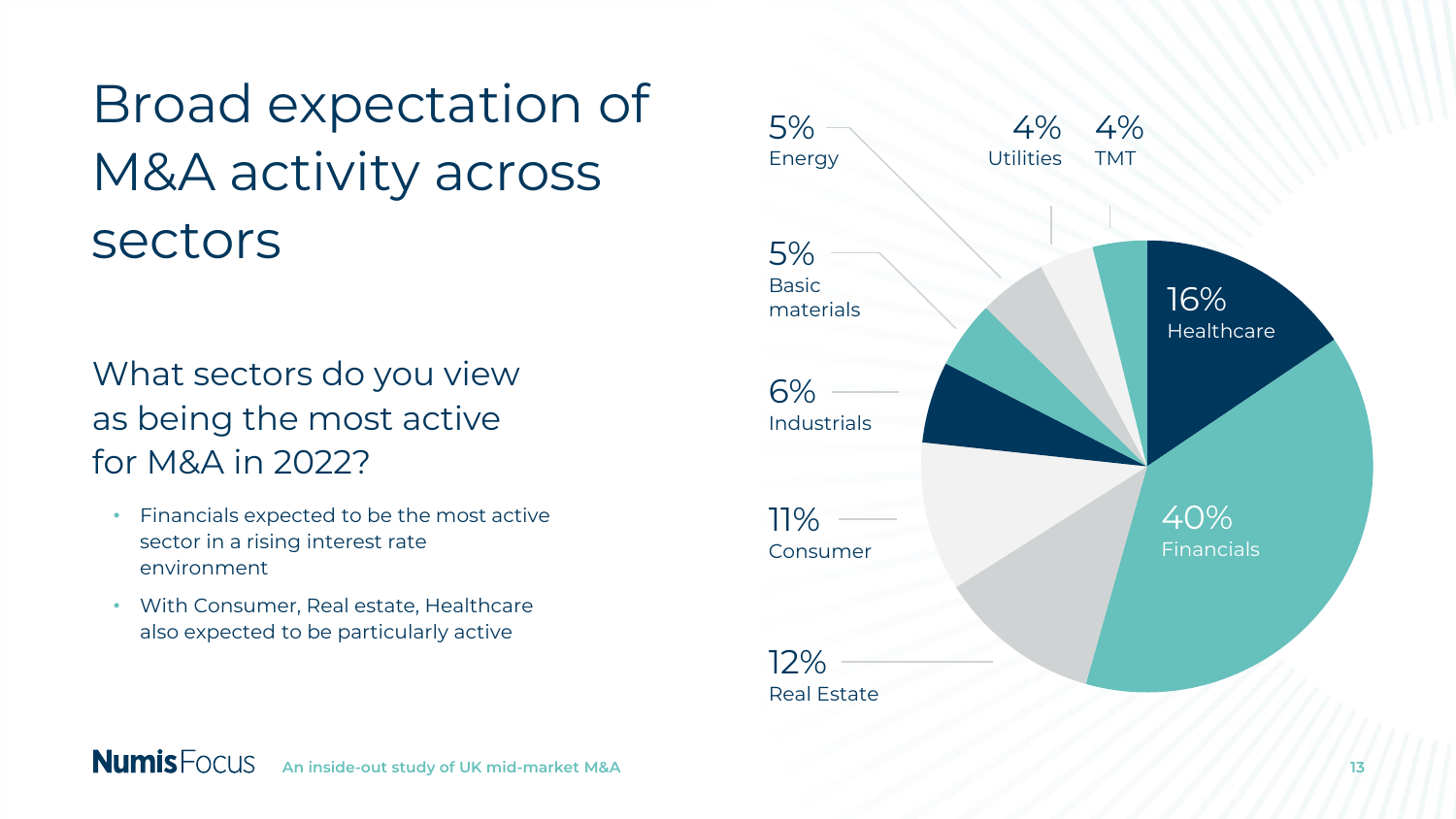### UK corporates expected to lead competition for assets

Do you expect to see competition for assets increase in 2022 and, if so, from where?

- PE expected to be highly competitive with UK corporate bidders
- Only 25% of institutions expect interest from international bidders which would be low by historical standards

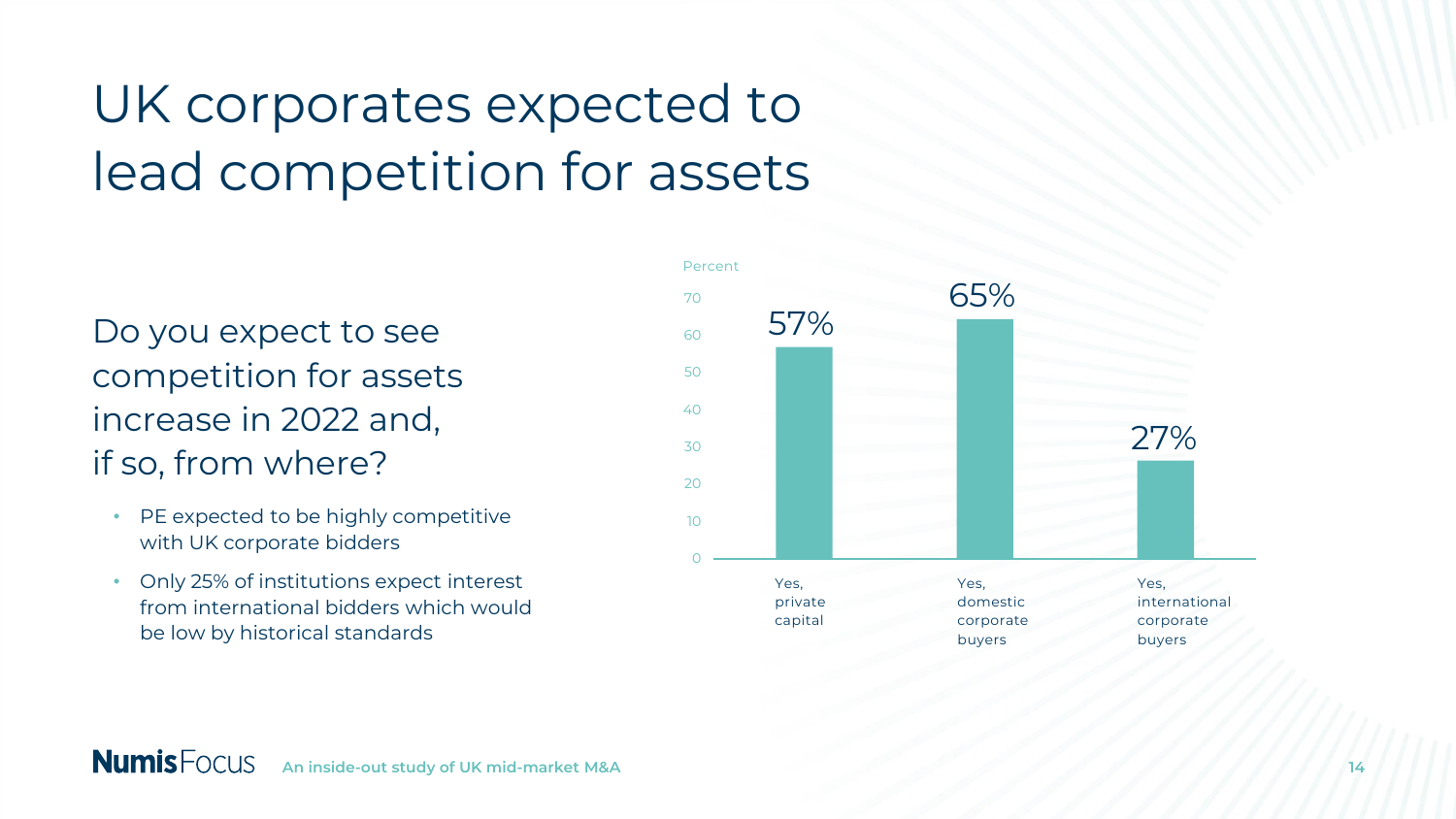#### Private equity involvement viewed as positive in the UK market 9%

#### How do you view the very high levels of PE buyer activity in the UK M&A market?

9 in 10 (89%) institutional investors view the higher levels of PE buyer activity as a positive for the UK market despite isolated pockets of noise on individual deals

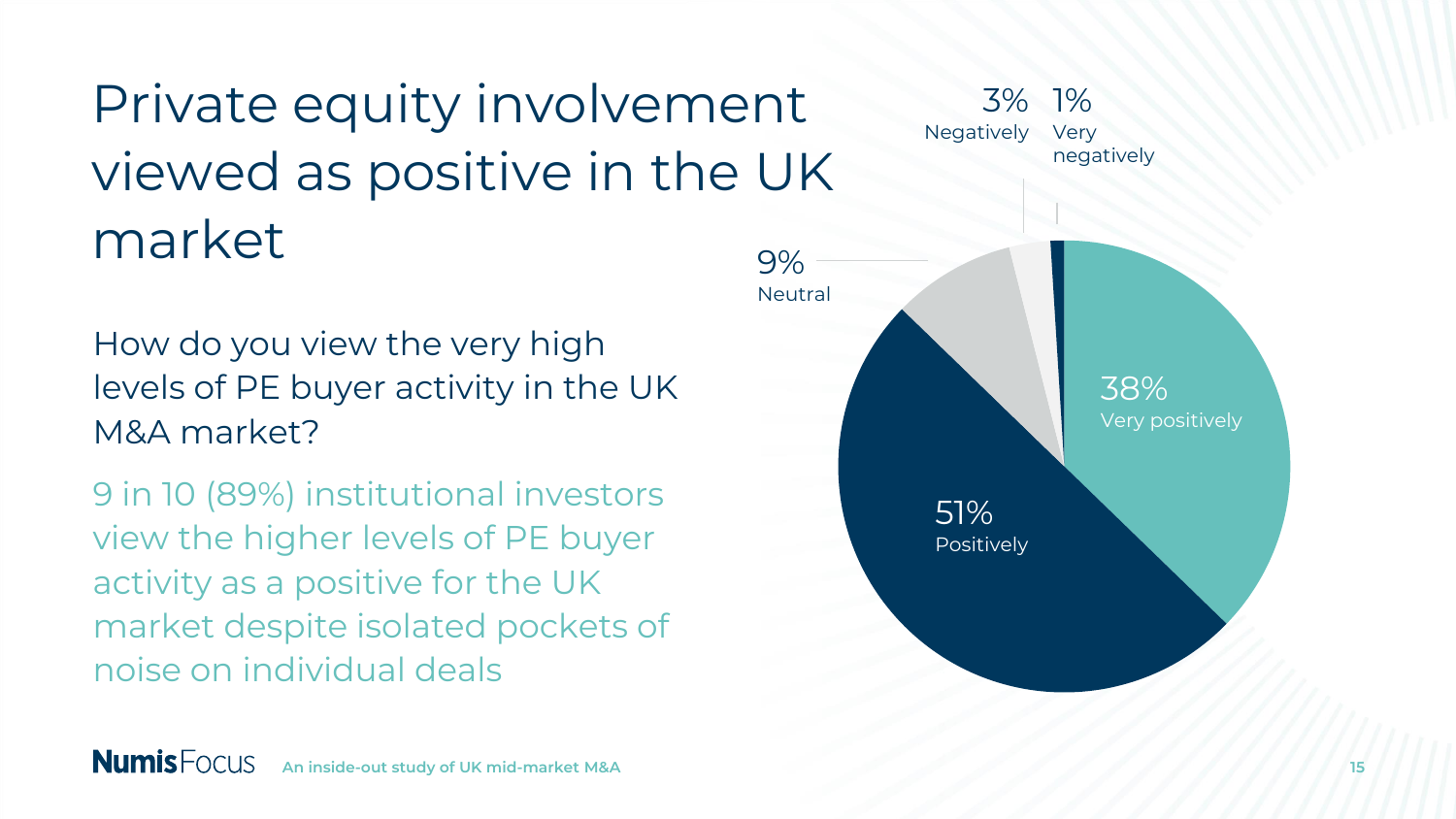### Institutions are most concerned with financing environment…

#### What do you believe will be key obstacles to M&A in 2022?

- Institutional investors ranked the financing environment as the greatest obstacle which is not surprising in the rising interest rate environment
- Regulatory challenges are also a concern, including National Security and Investment Act

| Overall rank   | Item                  |
|----------------|-----------------------|
| 一叉             | Financing environment |
| $\overline{2}$ | Regulatory change     |
| 3              | COVID-19              |
| 4              | Valuation gap         |
| 5              | Economic outlook      |
|                | Political environment |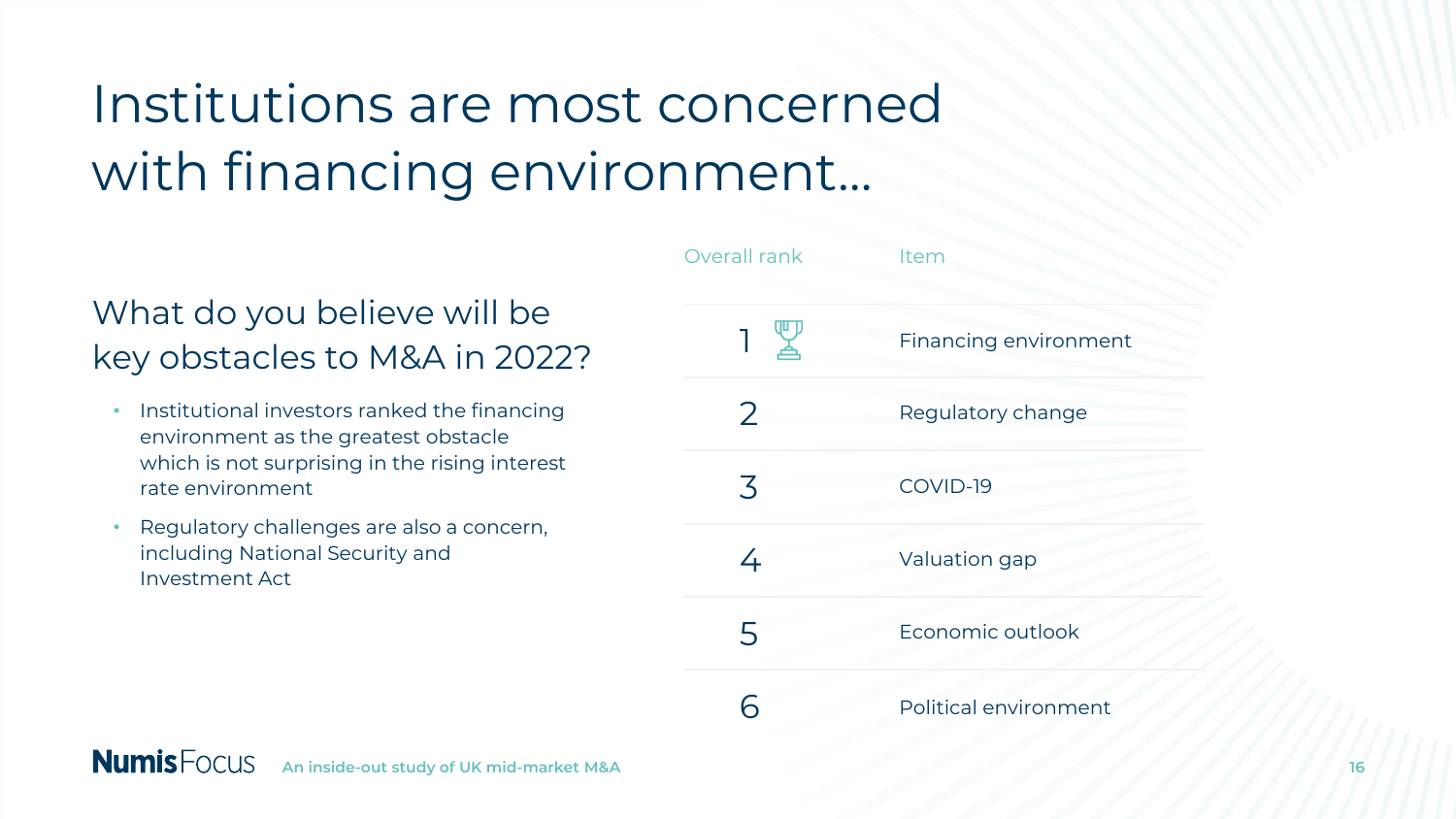### … with corporates considerably more upbeat

How do you expect financing market conditions to be in 2022 vs 2021?

Directors are more bullish on the financing environment vs institutions, possibly reflecting access to capital and conservative leverage across the UK listed market